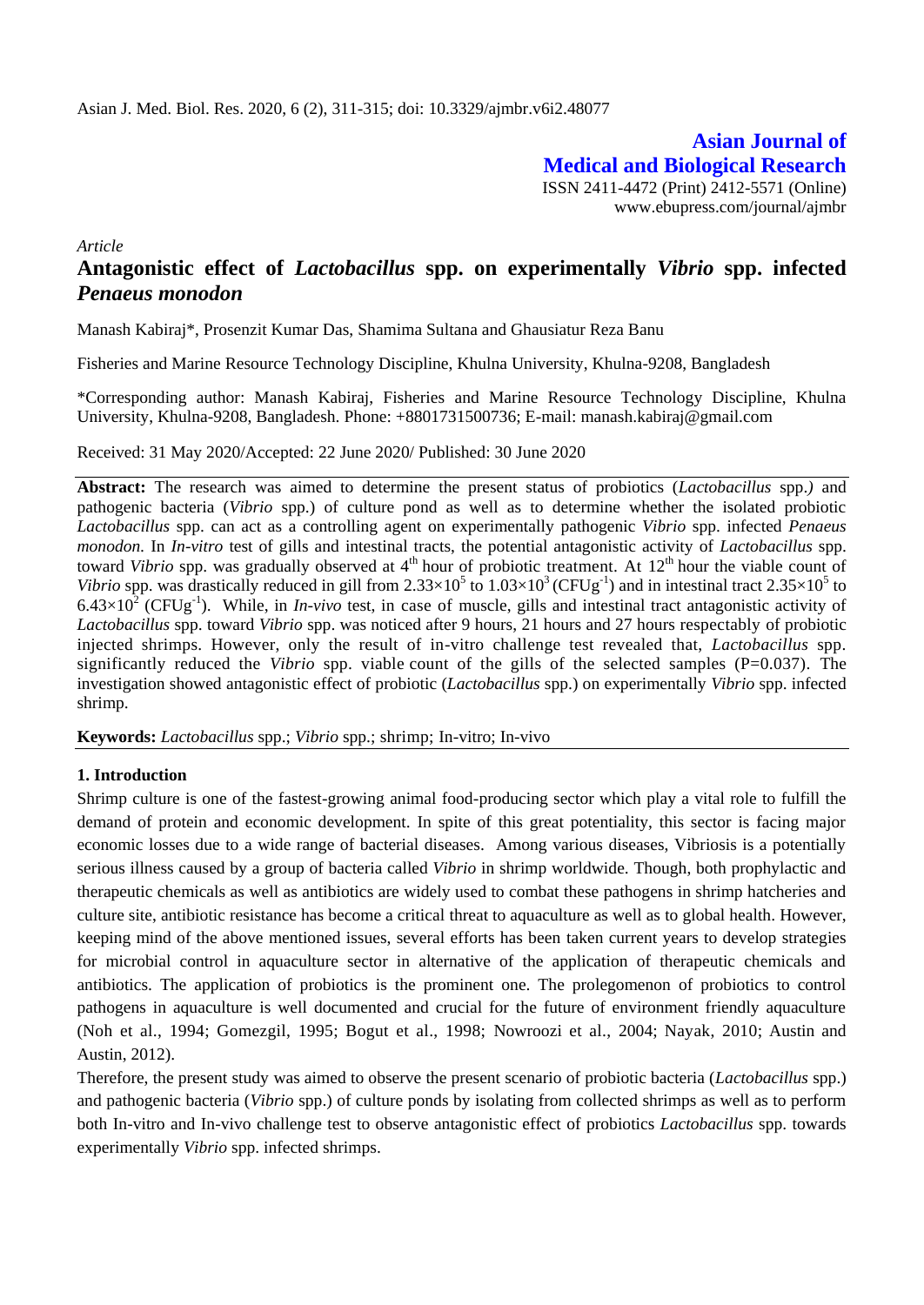## **2. Materials and Methods**

## **2.1. Sample collection**

Shrimp samples of average weight and length of  $15\pm3$  g and  $12\pm2$  cm respectively were collected by using random sampling technique from different culture ponds located at Dumuria upazilla of Khulna District, Bangladesh. Live samples were immediately carried to the laboratory of Fisheries Molecular Pathology, Fisheries and Marine Resource Technology (FMRT) Discipline of Khulna University by using separate oxygenated polythene bags. The shrimps were aseptically dissected and the organ samples of gill and intestinal tract were removed gently to isolate and enumeration of *Lactobacillus* spp. and *Vibrio* spp. (Hameed et al., 1998). Fifty live shrimp samples weighting from 26.80 g to 60.20 g (15.60 cm to 19.50 cm) were collected for experimental infection and In-vivo analysis.

## **2.2. Isolation and enumeration technique of** *Lactobacillus* **spp. and** *Vibrio* **spp. from collected samples**

Here, gills and intestinal tracts of the collected shrimp samples were used to as sample organs for isolating both *Lactobacillus* spp. and *Vibrio* spp. We followed the method described by Nowroozi et al. (2004) as well as Hirsch (1960) for the isolating *Lactobacillus* spp. and preparing stock solution from sample organs respectively. While ISO procedure (ISO/TS 21872-1, 2007) was followed to isolate *Vibrio* spp. from sample organs of the collected samples. Finally, the number of colonies was enumerated after incubation.

## **2.3. In-vitro challenge test of the isolated probiotic towards the** *Vibrio* **spp. collected from sample**

At first to prepare stock solution of organs of each shrimp were aseptically dissected. Then organs were taken into eppendorf tube with peptone water and homogenized by tissue homogenizer. After that homogenized solutions were centrifuged at 3000 rpm for 3 minutes. The upper liquid portion was collected with a micropipette and taken into eppendorf tube after centrifugation (Hameed et al. 1998). After that 0.5 ml isolated probiotic solution and 0.5 ml of test solution were mixed and kept for 4 hours for proper mixing. That duration was given for finding the antagonistic effect of lactobacillus against *Vibrio* spp. Then, TCBS agar media was used for inoculation of 0.1 ml mixer solution and this procedure was repeated at intervals of 4 hours up to 12 hours. Same procedure also applied for test solution of each sample without probiotic. Finally, inoculated TCBS agar plates were subjected to incubation (37<sup>0</sup> C, 24  $\pm$  3 hours). Lastly, standard plate count was conducted (BBSOP0019-ss04, 2015).

## **2.4. In-vivo challenge test of the isolated probiotic on the experimental shrimps**

The day before starting the in-vivo test, 50 shrimps were collected and transferred in aquariums. Shrimps were cultured in three subsequent aquariums. Aquarium-1 (negative control) contained 18 samples. The rest of the two aquariums contained 16 shrimps. 2 shrimps were sampled from negative control aquarium to enumerate the initial *Vibrio* spp. load of in-vivo challenge test. Water volume, salinity, dissolve O<sub>2</sub> and temperature were 100 $\pm$ 3 liters, 5 $\pm$ 0.32 ppt, 4.5 $\pm$ 0.46 mg/L and 26 $\pm$ 1.2<sup>0</sup>C respectively.

1 loop full *Lactobacillus* spp. was stirred with 1ml peptone water while 1 loop full *Vibrio* spp. was with 1 ml ASPW properly in different sterilized test tubes as well as further used for administration. After that, sterilized insulin syringe was used for administration of *Lactobacillus* spp. and *Vibrio* spp. solution.

Samples of aquarium-1 were injected with alkaline saline peptone water (mock infection) and denoted as negative control. Whereas a group of shrimps (32) were artificially injected with *Vibrio* spp. (0.1 ml solution) and kept in aquarium-2 as positive control. Half of those shrimps (16 individuals) were again injected with *Lactobacillus* spp. (0.1 ml solution) and kept in aquarium-3 as treatment. The injection was administered at 45<sup>°</sup> angels with the vertical axis of each shrimp body in the ventral portion of  $2<sup>nd</sup>$  abdominal segment, no anesthesia was used during injecting process. After that their muscles and intestinal tracts were collected for further experiment.

Before injection only two  $(02)$  samples were taken from  $1<sup>st</sup>$  aquarium (negative control) to enumerate the total *Vibrio* spp. load. Then samples were collected at 03, 09, 15, 21, 27, 33, 39 and 45 hours after injection.

Finally, marking and preservation of samples in deep freeze (-40°C) were conducted for further laboratory analysis. Then the isolation and enumeration of *Lactobacillus* and *Vibrio* spp. load in gill and gut were accomplished. Every time, two shrimps were sacrificed from each group of experiment. For bacterial colony count, each sample was spread on three different petri dished as replication.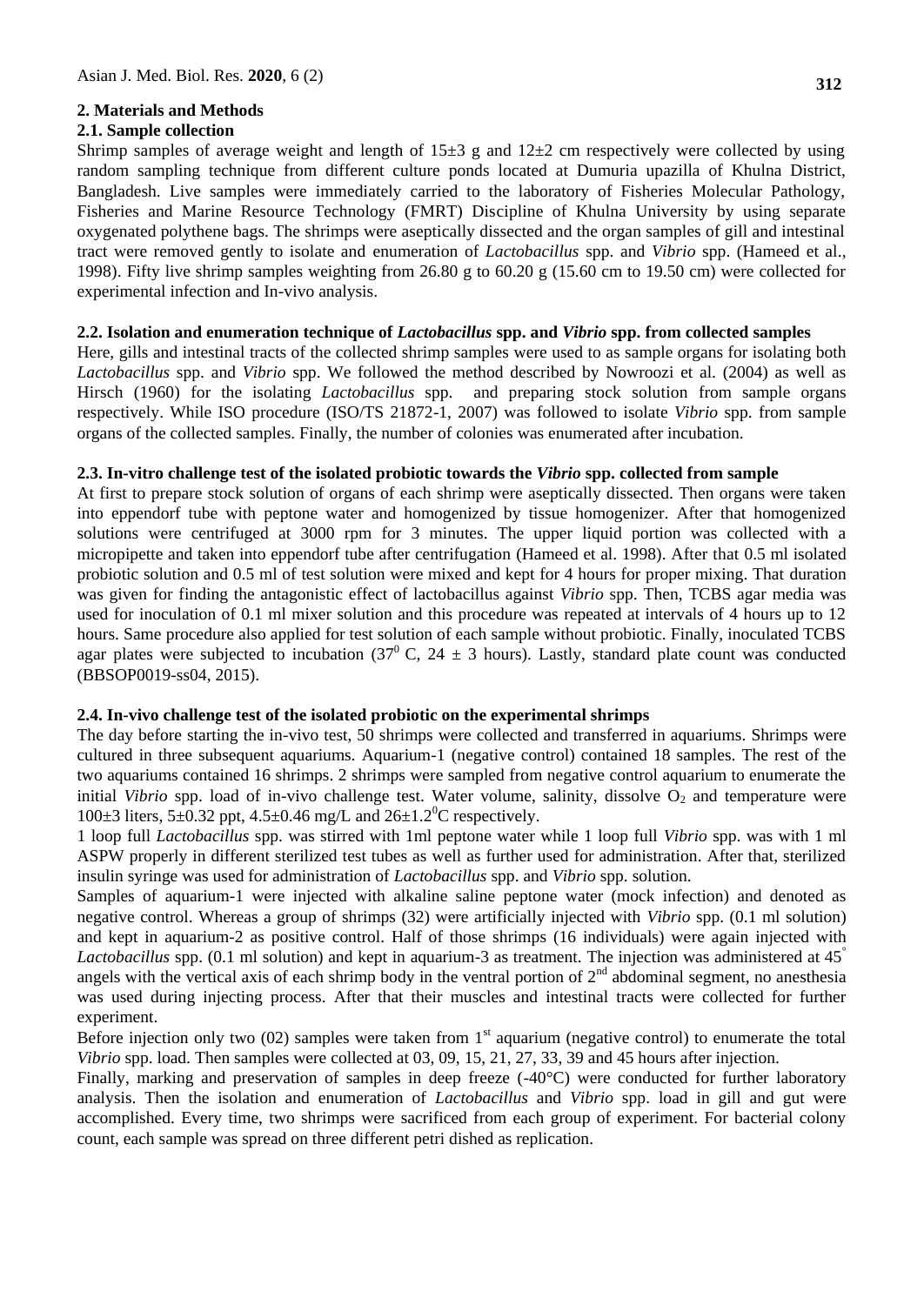## **2.5. Statistical analysis**

The data collected during experiment were recorded. Data were analyzed using MS excel and the statistical package SPSS (16). One-way ANOVA was performed to observe the degree of difference between the treatments at the 5% level of significance.

## **3. Results**

### **3.1. Enumeration of bacterial load of various organs of the collected samples (***P. monodon***)**

The average *Lactobacillus* spp. and *Vibrio* spp. count in sample organs of collected shrimps are presented in Table 1.

### **3.2. In-vitro challenge test**

*In-vitro* challenge test showed a reduction of *Vibrio* spp. load in gills after 4 hours of probiotic application. But a drastic reduction in the load of *Vibrio* spp. obtained at 12<sup>th</sup> hour of probiotic application. Similarly, in case of intestinal tracts the load of *Vibrio* spp. was lowest after 12 hours of probiotic application (Table 2).

### **3.3. In-vivo challenge test**

There was no presence of *Vibrio* spp. in the muscle of the samples taken from the negative control aquarium in each sampling interval. In *in-vivo* challenge test, significant reduction of *Vibrio* spp. load in the experimental muscle had been obtained from 21<sup>st</sup> hour to rest of the time intervals of probiotic application (Table 3). Whereas, significant reduction of *Vibrio* spp. in intestine noticed after 27 hours of probiotic treatment.

### **Table 1. Total** *Lactobacillus* **spp. and** *Vibrio* **spp. count in selected organs of collected shrimp.**

|             |                                                 | Gill                                      | <b>Intestinal tract</b>                            |                                        |  |
|-------------|-------------------------------------------------|-------------------------------------------|----------------------------------------------------|----------------------------------------|--|
| Pond<br>No. | <b>Average Lactobacillus</b><br>load $(CFUg-1)$ | Average Vibrio spp.<br>load $(CFUg^{-1})$ | <b>Average Lactobacillus</b><br>load $(CFUg^{-1})$ | Average Vibrio spp.<br>load $(CFUg-1)$ |  |
| 01          | $1.54 \times 10^{5}$                            | $4.03 \times 10^{3}$                      | $6.45 \times 10^{3}$                               | $7.23 \times 10^{2}$                   |  |
| 02          | $4.50 \times 10^{4}$                            | $2.02 \times 10^{3}$                      | $2.56 \times 10^{3}$                               | $4.57 \times 10^{2}$                   |  |
| 03          | $2.37 \times 10^{4}$                            | $1.12 \times 10^{3}$                      | $1.74 \times 10^{3}$                               | $3.64 \times 10^{2}$                   |  |
| 04          | $1.49 \times 10^5$                              | $1.35 \times 10^{4}$                      | $1.81\times 10^{4}$                                | $1.04 \times 10^3$                     |  |
| 05          | $2.10\times10^{5}$                              | $6.37\times 10^{3}$                       | $3.08 \times 10^{4}$                               | $1.22 \times 10^3$                     |  |
| 06          | $3.24 \times 10^{4}$                            | $2.30 \times 10^3$                        | $2.61 \times 10^{4}$                               | $1.72 \times 10^{3}$                   |  |

#### **Table 2. In-vitro challenge test and enumeration of Vibrio spp. load in gills and intestinal tracts with and without probiotics.**

| <b>Interval</b> | Gills                                                               |                                                              | <b>Intestinal tracts</b>                                                |                                                                  |  |
|-----------------|---------------------------------------------------------------------|--------------------------------------------------------------|-------------------------------------------------------------------------|------------------------------------------------------------------|--|
| (Hours)         | <b>Without probiotics</b><br>Average Vibrio spp.<br>load $(CFUg-1)$ | With probiotics<br>Average Vibrio spp.<br>load $(CFUg^{-1})$ | Without probiotics<br>Average Vibrio spp.<br>load $(\overline{CFUg}^1)$ | <b>With Probiotics</b><br>Average Vibrio spp.<br>load $(CFUg-1)$ |  |
| 00              | $7.625 \times 10^{3}$                                               |                                                              | $5.645 \times 10^{3}$                                                   |                                                                  |  |
| 04              | $5.5590 \times 10^{4}$                                              | $9.35 \times 10^{2}$                                         | $2.9800 \times 10^4$                                                    | $1.0810 \times 10^4$                                             |  |
| 08              | $1.23850 \times 10^5$                                               | $4.840 \times 10^{3}$                                        | $1.22300 \times 10^5$                                                   | $2.455 \times 10^{3}$                                            |  |
| 12              | $2.33000 \times 10^5$                                               | $1.030 \times 10^3$                                          | $2.35100 \times 10^5$                                                   | $6.43 \times 10^{2}$                                             |  |

 $*$  P = 0.037 in Gills and P = 0.069 in Intestinal Tracts

| Table 3. In-vivo challenge test of muscle, gills and intestinal tract with probiotics and without probiotics. |  |  |
|---------------------------------------------------------------------------------------------------------------|--|--|
|                                                                                                               |  |  |

| <b>Interval</b> | Average Vibrio spp.<br>load $(CFUg-1)$ in muscle |                    | Average Vibrio spp.<br>load $(CFUg^{-1})$ in gills |                    | Average Vibrio spp.<br>load $(CFUg^{-1})$ in intestinal tract |                      |
|-----------------|--------------------------------------------------|--------------------|----------------------------------------------------|--------------------|---------------------------------------------------------------|----------------------|
| (Hours)         | Without<br>probiotics                            | With<br>probiotics | Without<br>probiotics                              | With<br>probiotics | Without<br>probiotics                                         | With<br>probiotics   |
| 00              |                                                  |                    |                                                    |                    | 00                                                            | 00                   |
| 03              | $6.10\times10^{4}$                               | $1.31\times10^{5}$ |                                                    |                    | 00                                                            | 00                   |
| 09              | $4.53\times10^{6}$                               | $1.59\times10^{6}$ | $1.75\times10^{3}$                                 | $4.49\times10^{3}$ | 0 <sup>0</sup>                                                | 00                   |
| 15              | $6.65\times10^{6}$                               | $2.74\times10^{6}$ | $6.48\times10^{4}$                                 | $6.80\times10^{4}$ | $3.83 \times 10^{3}$                                          | $2.88 \times 10^{3}$ |
| 21              | $3.52\times10^{7}$                               | $3.30\times10^{6}$ | $1.36\times10^{6}$                                 | $3.68\times10^{5}$ | $8.36 \times 10^{3}$                                          | $6.72 \times 10^{3}$ |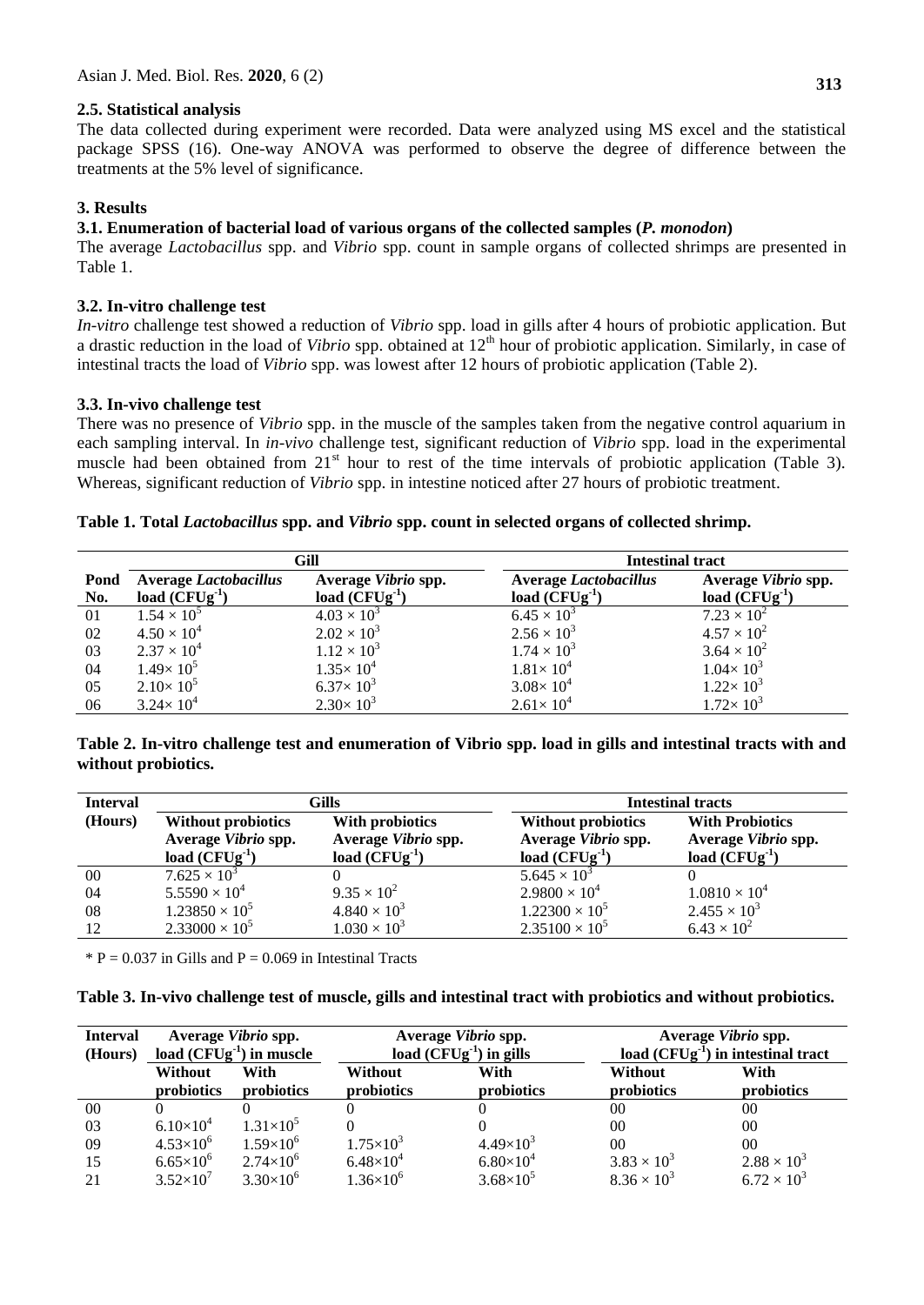| Asian J. Med. Biol. Res. 2020, 6 (2) | 314                |                    |                    |                    |                      |                      |
|--------------------------------------|--------------------|--------------------|--------------------|--------------------|----------------------|----------------------|
| 27                                   | $5.82\times10^{7}$ | $4.83\times10^{6}$ | $2.90\times10^{6}$ | $1.09\times10^{5}$ | $7.04 \times 10^{4}$ | $7.90 \times 10^{3}$ |
| 33                                   | $7.00\times10^{7}$ | $7.05\times10^{6}$ | $3.71\times10^{6}$ | $2.26\times10^{5}$ | $1.08 \times 10^{5}$ | $8.38 \times 10^{3}$ |
| 39                                   | $5.38\times10^{8}$ | $3.13\times10^{6}$ | $5.93\times10^{7}$ | $4.01\times10^{5}$ | $3.12 \times 10^{5}$ | $6.85 \times 10^{4}$ |
| 45                                   | $5.73\times10^{9}$ | $3.42\times10^{7}$ | $4.30\times10^{7}$ | $1.02\times10^{5}$ | $1.98 \times 10^{5}$ | $2.06 \times 10^{4}$ |

 $* P = 0.469$  in Muscle;  $P = 0.510$  in Gills and  $P = 0.687$  in Intestinal Tract;

#### **4. Discussion**

The results of the present experiment revealed that both bacterial count (*Vibrio* spp. and *Lactobacillus* spp.) were much more in gills than that of intestinal tract in shrimp samples. That's because gills are external organ and play a vital role in respiration. Hence, opportunistic pathogens from the environment could taken up restlessly by different processes like respiration, osmoregulation as well as by feeding. On the contrary, intestinal tract is an internal organ and might not provide suitable and permanent adherence to the *Lactobacillus*  spp. due to presence of different types of enzyme, digestive juice and acids. Moreover, it is well established findings that, *Lactobacillus* spp. are less prominent in piscine intestinal microbiome. Few strains of *Lactobacillus* spp*.* are more sensitive to incubation period and nutrient medium due to their slow growth rate, hence they need special nutrients enrich habitat. Therefore, the probability of high microbial abundance is to a greater extent on the external organs of an aquatic animal than in internal organ, which is supported by findings of different researchers (Moriarty, 1990; Ringo and Gatesoup, 1998; Hansen and Olafsen, 1999).

As we know that only effectual probiotic strains could able to colonize in intestinal mucosa through rendering the attachment site of pathogenic microbial strain by adhesion properties and could propagate chemical substances, metabolites and enzymes which are ultimately toxic or restrictive to pathogenic microbial strain; could execute immunostimulatory activity.

In-vitro testing result of the present study also unveiled a remarkable finding that, inoculated *Lactobacillus* spp. successfully reduced the *Vibrio* spp. viable count of the gills and intestinal tract of the selected samples in which marked reduction observed at 8th and 12th hour. This finding was also supported by Koga et al. (1998), Farzanfar (2006), Ramesh and Umamaheswari (2011) and Ariole and Nyeche (2013).

Whereas *In-vivo* diagnostic test consequence of the present study showed that, *Lactobacillus* spp. successfully impede the *Vibrio* spp. load of the muscle, gills and intestinal tract in probiotic injected shrimps gradually after 9, 21 and 27 hours of probiotic injection respectively. The load of *Vibrio* spp. in muscle and gills was found more in *Vibrio*-probiotic injected shrimps than only *Vibrio* injected shrimps respectably at 3 and 9 hours of post inoculation. Direct administration of *Vibrio* spp. in muscle and stress might be responsible for this situation. As far we know not only every individual has its own defense mechanism but also every bacterium has its own latent period, could able to colonize in the gastrointestinal tract when it could persist in that environment for a long time by possessing a multiplication rate that is higher than its expulsion rate. *Lactobacillus* need more time to activate and multiply than *Vibrio* spp. (Brock and Madigan, 1991; Ringo and Gatesoupe, 1998). *In-vivo* is related with live organisms and many physiological factors are involved in this. This might be a reason which reduces the rate of multiplication of *Lactobacillus* spp. than *Vibrio* spp. However, a few in vivo experiment were conducted on the antagonistic activity of *Lactobacillus* on *Vibrio* spp. in crustacean (Kesarcodi-Watson et al., 2008), though this finding was supported by Griffith (1995).

#### **5. Conclusions**

The present investigation showed an excellent antagonistic effect of *Lactobacillus* spp. on experimentally *Vibrio* spp. infected shrimp. Therefore, *Lactobacillus* spp. could be used as an effective agent to control the shrimp diseases caused by pathogenic *Vibrio* spp. in culture system.

#### **Acknowledgments**

This research was fully supported by University Grant Commission of Bangladesh.

#### **Conflict of interest**

None to declare.

#### **References**

Ariole CN and GE Nyeche, 2013. In vitro antimicrobial activity of *Lactobacillus* isolates against shrimp (*Penaeus monodon*) pathogens. Int. J. Biosci., 3: 7-12.

Austin B and DA Austin, 2012. Bacterial fish pathogens: disease of farmed and wild animals. 5th edn Springer Dordrecht.